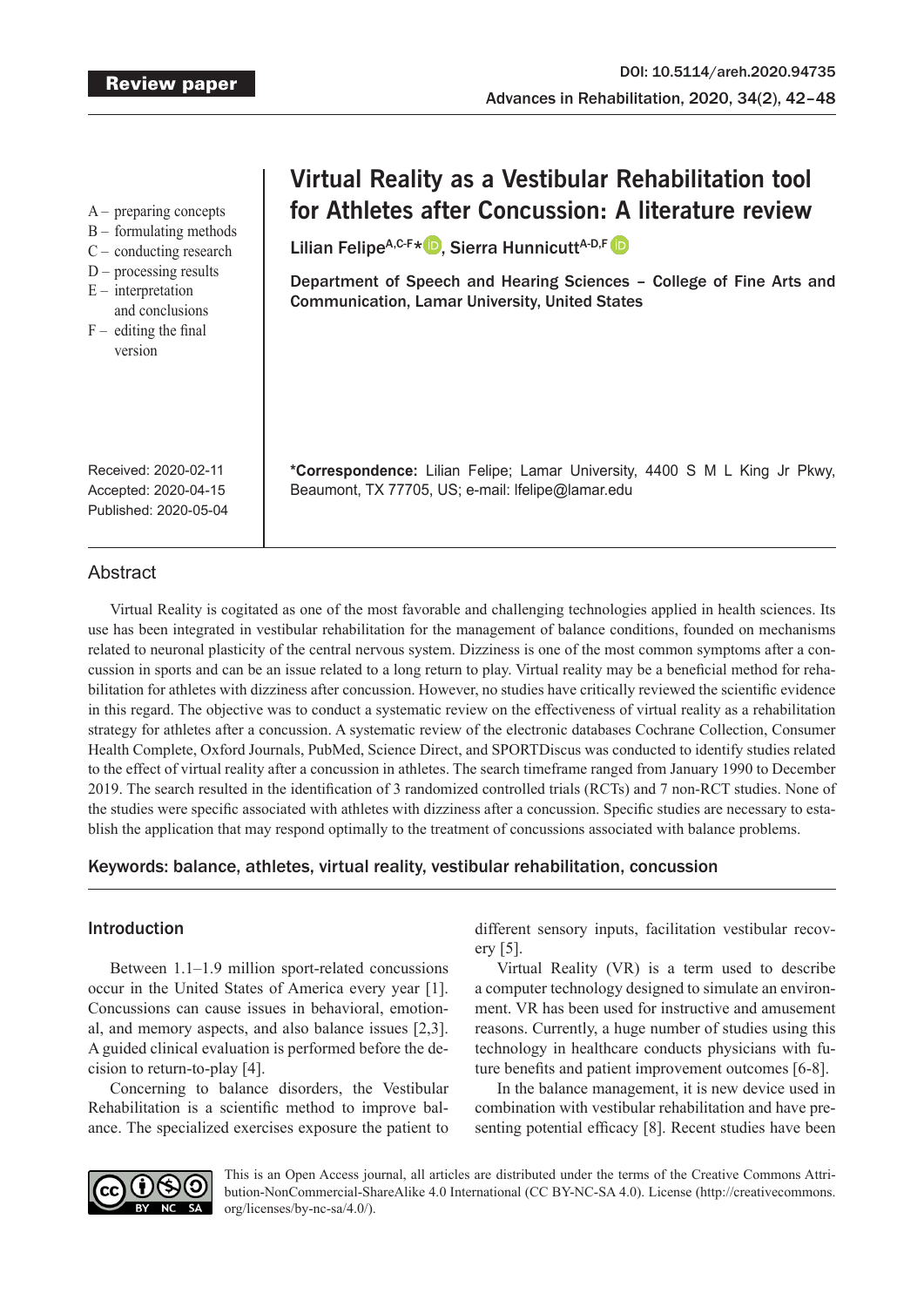conducted to evaluate the process and benefits in using virtual reality within rehabilitation settings [5,9-11].

The purpose of this systematic review is to verify scientific evidence of Virtual Reality associated with Vestibular Rehabilitation in athletes, after a concussion.

#### Material and methods

This systematic review was guided by Preferred Reporting Items for Systematic Review and Meta-Analysis Protocols (PRISMA-P) [12].

The search timeframe ranged from January 1990 to December 2019. Articles written before 1990 were not considered due to the insufficiency of technology. The databases utilized were Cochrane Collection, Consumer Health Complete, Oxford Journals, PubMed, Science Direct, and SPORTDiscus. The keywords were "Virtual Reality", "Concussion", "Vestibular" and "Athletes" with the Boolean operator "AND" between terms.

The titles of all the studies from each database were enumerated on a Word Table document to identify doubled publications.

The inclusion criteria were (1) athletes diagnosed with concussion; (2) original data applying vestibular rehabilitation in combination with virtual reality; (3) reporting at least one outcome measure related to the efficacy of the treatment; (4) written in English, Portuguese or Spanish. Studies were excluded if: (1) were case reports; (2) does not include athletes with concussion; (3) analyzed the effects of vestibular rehabilitation without virtual reality; (4) applied virtual reality in combination with other rehabilitative therapies nonrelated to vestibular rehabilitation.

After a screening process realized by the authors to exclude duplicates, the titles and abstracts of the remaining studies were individually selected according the inclusion and exclusion criteria.

The data extraction procedure was not blind once all the manuscript information related to journal, institution, authors, study design, intervention, outcomes were evident.

Previous to the process of data extraction, it was conducted a pilot in 10 studies selected arbitrarily.

## **Results**

The course of the systematic review is presented in Figure 1. The electronic database search yielded 31 records after duplicates were removed.

The examination of titles and abstracts resulted in the retrieval of 142 full-text records. Following full-text review, 10 studies were included in qualitative analysis (Table 1).

All the studies conducted evaluated both genders. The sample size ranged from 42 to 50 subjects in period from 2 (two) weeks to 4 (four) months. The interventions focused primarily on improving balance. The focus on outcomes were of the effectiveness of virtual reality as a tool within rehabilitation.

Exercise training interventions included participants walking on moving platform to evaluate posture, sway, and gait speed. Individuals were given multiple tasks to complete and multitasked during sessions to evaluate dual-tasking skills. Each study assessed different outcome measurements. The application of vestibular rehabilitation in concussions were found in one article, but it does not include the virtual reality technology.

No data was found regarding athletes with concussions correlated with vestibular rehabilitation and virtual reality.

## **Discussion**

Vestibular rehabilitation is a comprehensive, individualized exercise approach to assessing and treating symptoms due to disorders of the vestibular and balance systems. The goal of therapy is to reduce symptoms, improve postural control, gain and gaze instabilities to return to activities of daily living [10-13,18,20].

The purposes of Vestibular Rehabilitation are 1) enhancing gaze stability, 2) enhancing postural stability, 3) improving vertigo, and 4) improving daily living activities [10].

The knowledge of the patient's diagnosis is a critical foundation for planning comprehensive treatment programs with the goal to reduce impairment and symptoms and expedite the return to daily activities, sports, or work [9-13].

Literature corroborate that subjects with head injuries experience substantial disability due to vestibular symptoms. Their conditions often include cognitive and central vestibular involvement along with a peripheral component.

Traditional vestibular rehabilitation is commonly applied for athletes with concussions to reduce returnto-play time [17,20], but no studies applied this technique in combination with virtual reality in this population. There is limited research regarding virtual reality in vestibular rehabilitation [19,20-23]. Studies presented that rugby and snowboarding athletes had their sensorimotor skills, and dynamic posture improved using vestibular exercises combined with virtual reality technology [13,14], but any study evaluate this tool to recover balance after a concussion. Trials concluded that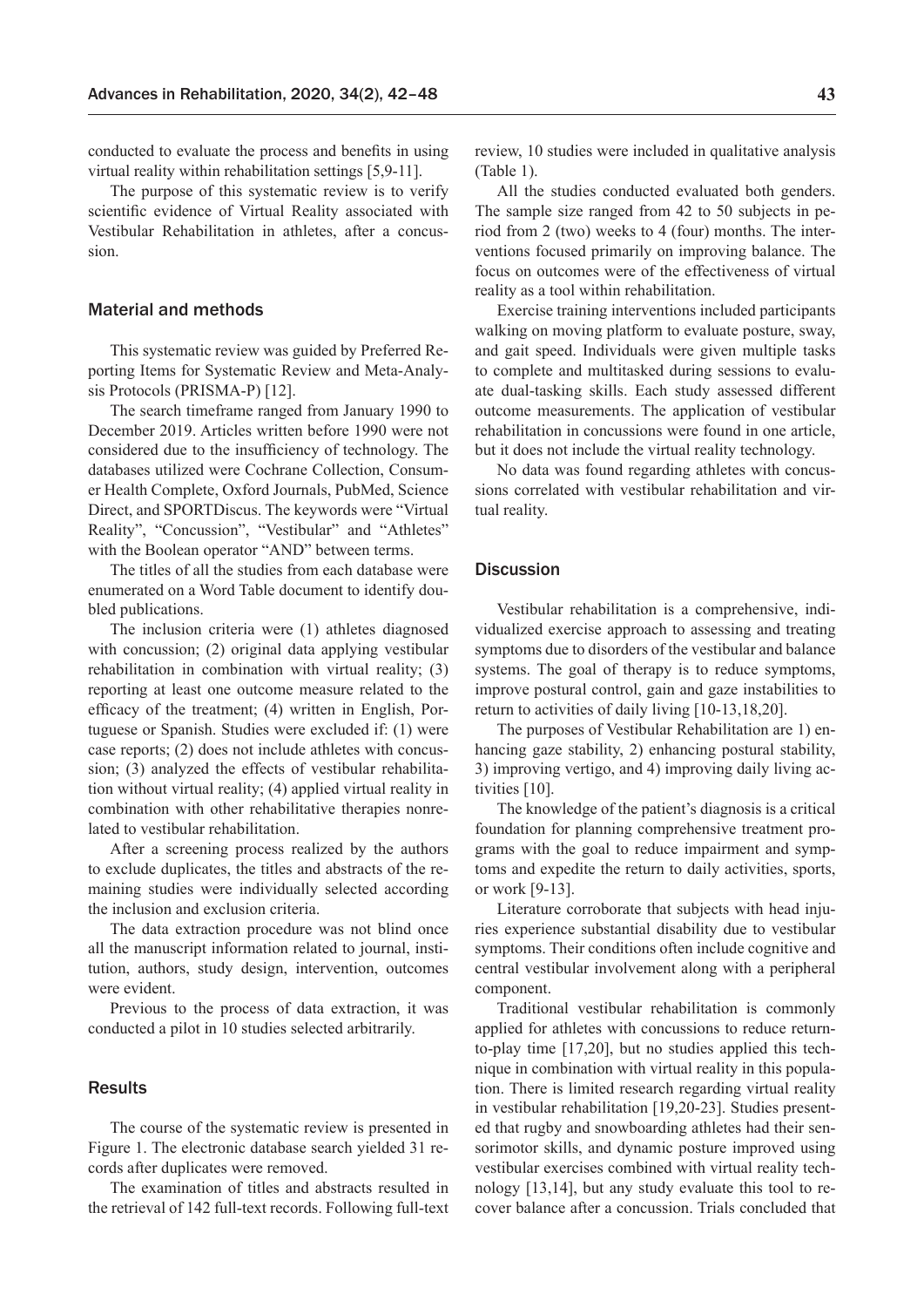

**Fig. 1.** Results of the Systematic Review Process

**Tab. 1.** Characteristics of the studies included in the systematic review

| First author,<br>year | Study design         | Participants                                                                                                | Intervention and<br>Comparison group                              | <b>Outcomes</b><br>of interest                                                              | Results                                                                                                                                                                     |
|-----------------------|----------------------|-------------------------------------------------------------------------------------------------------------|-------------------------------------------------------------------|---------------------------------------------------------------------------------------------|-----------------------------------------------------------------------------------------------------------------------------------------------------------------------------|
| Miles,<br>2012 [21]   | Systematic<br>review | Review aimed to look<br>at athletes who have<br>used virtual reality<br>as a tool for skill<br>improvement. | Athletes were<br>reviewed, no<br>experimental<br>group.           | Virtual<br>Environment for<br>sensorimotor skill<br>improvement                             | A virtual environment has<br>the potential to help players<br>with real life skills in<br>a sports game.                                                                    |
| Wada,<br>2016 [14]    | Case study           | Forty-two healthy<br>young subjects<br>participated in the<br>study.                                        | Participants went<br>through testing<br>as a collective<br>group. | Time lags between<br>vision, body<br>rotation and head<br>stability.                        | The virtual reality<br>environment improved<br>dynamic posture control<br>and improved their motor<br>performance in real world<br>setting.                                 |
| Broglio,<br>2015 [20] | Systematic<br>review | Review focuses<br>on Athletes who<br>have experienced<br>brain trauma and<br>concussions.                   | Athletes with<br>concussions                                      | Finding the<br>most effective<br>rehabilitation<br>method for athletes<br>with concussions. | Emerging evidence<br>suggests that exercise<br>and cognitive activity in<br>a controlled environment<br>and manner may benefit<br>recovery for sport-related<br>concussion. |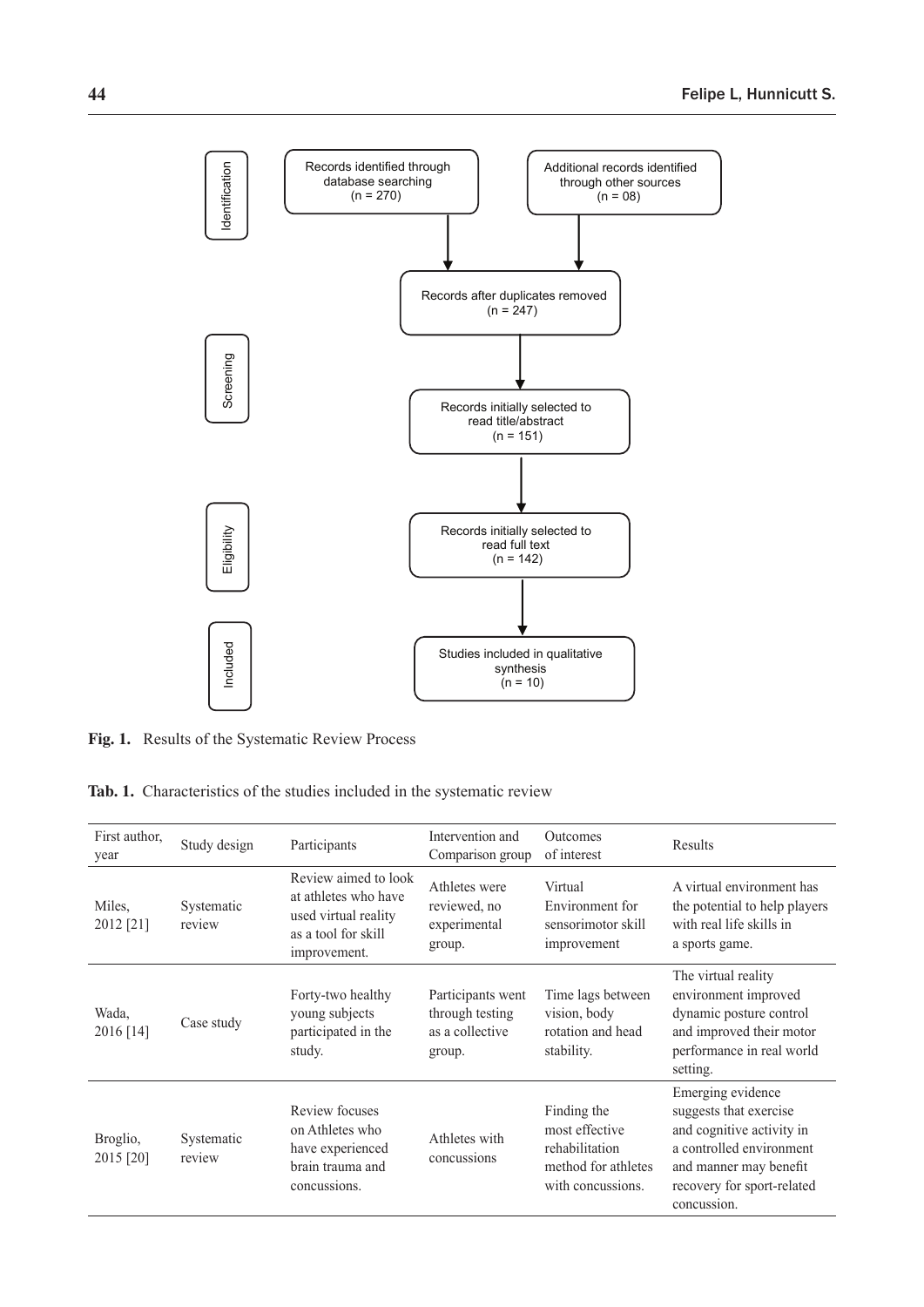| First author,<br>year | Study design                | Participants                                                                                                                                                                                                                                       | Intervention and<br>Comparison group                                                                                                                                                                                                    | Outcomes<br>of interest                                                                                                                                                                                                                                                                                                                                                      | Results                                                                                                                                                                                                                                                                                                                                                                                                                                                                                                                                                                                                                                                                                                                 |
|-----------------------|-----------------------------|----------------------------------------------------------------------------------------------------------------------------------------------------------------------------------------------------------------------------------------------------|-----------------------------------------------------------------------------------------------------------------------------------------------------------------------------------------------------------------------------------------|------------------------------------------------------------------------------------------------------------------------------------------------------------------------------------------------------------------------------------------------------------------------------------------------------------------------------------------------------------------------------|-------------------------------------------------------------------------------------------------------------------------------------------------------------------------------------------------------------------------------------------------------------------------------------------------------------------------------------------------------------------------------------------------------------------------------------------------------------------------------------------------------------------------------------------------------------------------------------------------------------------------------------------------------------------------------------------------------------------------|
| Parker,<br>2008 [17]  | Case study                  | Athletes and<br>non-athletes who<br>have experienced<br>a concussion.                                                                                                                                                                              | Athletes and non-<br>athletes                                                                                                                                                                                                           | Balance control                                                                                                                                                                                                                                                                                                                                                              | Athletes walked slower<br>and swayed more than the<br>non-athletes. Even non-<br>concussed, athletes showed<br>imbalance.                                                                                                                                                                                                                                                                                                                                                                                                                                                                                                                                                                                               |
| Sessoms,<br>2015 [16] | Randomized<br>control study | Military Service<br>members. Participants<br>were between the<br>ages of 20 and 42.<br>Patients presented<br>with vestibular<br>disorders related to<br>a mild Traumatic<br>Brain Injury (mTBI) <sup>1</sup><br>occurring within the<br>past year. | Group 1<br>participated in<br>therapy sessions<br>with Computer-<br>Assisted<br>Rehabilitation<br>Environment<br>(CAREN), group<br>2 participated<br>in vestibular<br>rehabilitation<br>using traditional<br>methods and<br>techniques. | Gait speed and<br>weight shift                                                                                                                                                                                                                                                                                                                                               | The participants in group 1,<br>using CAREN, improved in<br>gait speed and weight shift.<br>By the end of the therapy<br>(Week 6), speeds ranged<br>from 0.60 to 1.50 m/s. Self-<br>selected walking speeds for<br>the control group.<br>There was not a statistically<br>significant main effect for<br>group type. However, there<br>was a significant effect for<br>time point, with walking<br>speeds increasing over time<br>in both groups. Group 1<br>walked significantly slower<br>compared to the Control<br>group at Visit 1 Visit 2 and<br>Visit 3, but not for Visit 4<br>Visit 5, or Visit 6.<br>Group 2 walking speeds<br>were significantly slower<br>than the Control group at<br>Visit 1 and Visit 2. |
| Linder,<br>2019 [22]  | Case Study                  | 50 healthy, young<br>adults. Ranged from<br>18-24 years old.<br>Participants with no<br>active neurologic<br>or musculoskeletal<br>condition resulting<br>in impaired postural<br>stability.                                                       | Adults were<br>together in one<br>group for all tests.                                                                                                                                                                                  | Dual-tasking and<br>motor performance.<br>Postural stability<br>was quantified<br>using data gathered<br>from accelerometer<br>and gyroscope.<br>Cognitive task<br>difficulty was<br>manipulated<br>by presenting<br>stimuli at 30, 60<br>or 90 per minute.<br>Performance of<br>cognitive and<br>balance tasks was<br>compared between<br>single- and dual-<br>task trials. | Difference in postural con-<br>trol was found in the stance<br>of tandem with eyes closed.<br>Improvement in postural<br>stability was found within<br>dual-task situations.                                                                                                                                                                                                                                                                                                                                                                                                                                                                                                                                            |
| Maggio,<br>2019 [18]  | Systematic<br>Review        | Traumatic Brain<br>Injury $(TBI)^2$ patients<br>who are experiencing<br>vestibular<br>dysfunction.                                                                                                                                                 | Patients with<br>TBI <sup>2</sup> who have<br>vertigo.                                                                                                                                                                                  | Rehabilitation tool<br>and assessment tool<br>validity of virtual<br>reality for TBI <sup>2</sup><br>patients.                                                                                                                                                                                                                                                               | Virtual Reality has<br>the potential be an<br>effective assessment and<br>rehabilitation tool to treat<br>TBI patient's cognitive and<br>behavioral problems.                                                                                                                                                                                                                                                                                                                                                                                                                                                                                                                                                           |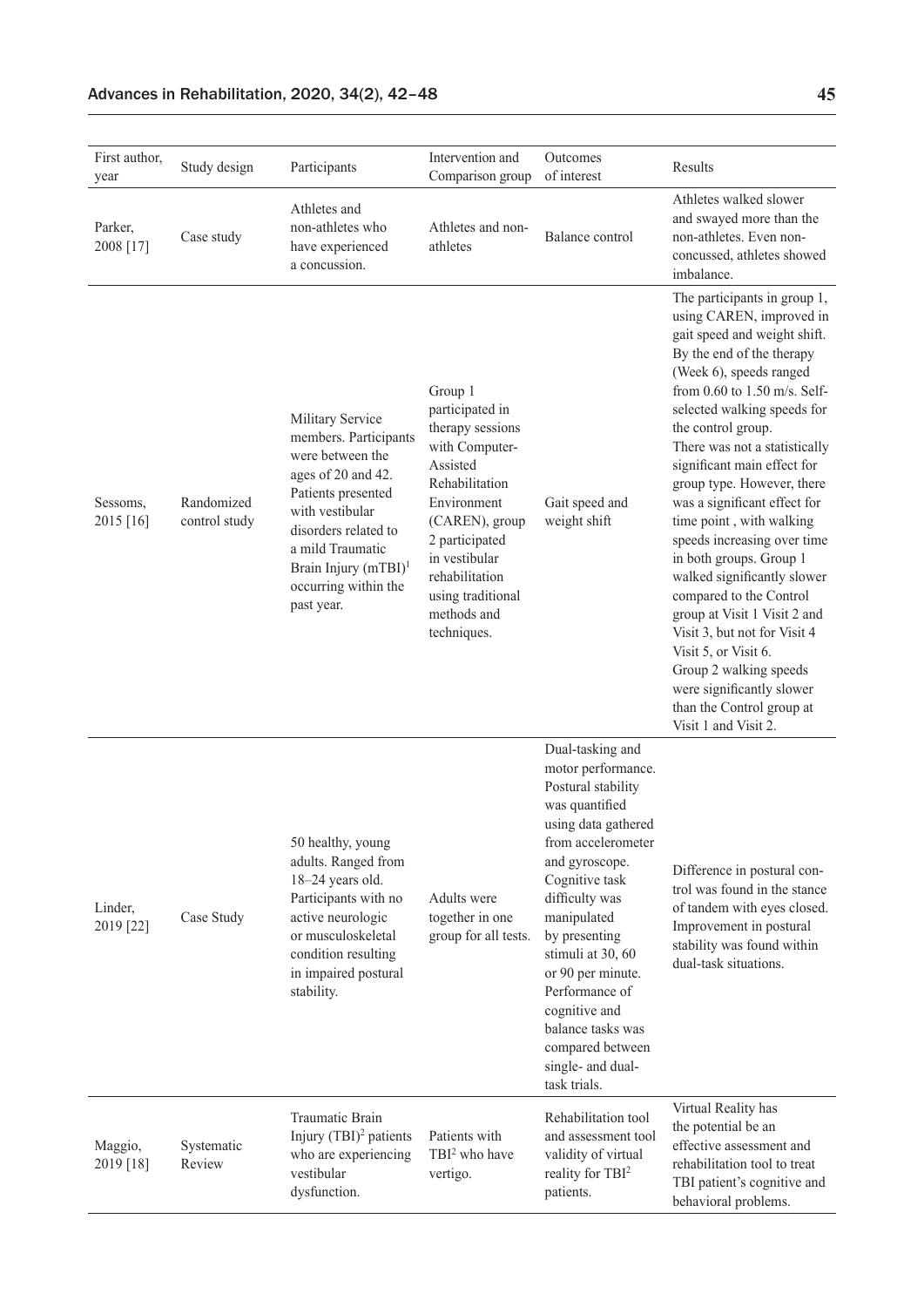| First author,<br>year   | Study design                | Participants                                                  | Intervention and<br>Comparison group                                                                                | <b>Outcomes</b><br>of interest                                                                  | Results                                                                                                                                                                                               |
|-------------------------|-----------------------------|---------------------------------------------------------------|---------------------------------------------------------------------------------------------------------------------|-------------------------------------------------------------------------------------------------|-------------------------------------------------------------------------------------------------------------------------------------------------------------------------------------------------------|
| Pietrzak.<br>2014 [19]  | Systematic<br>Review        | This review focuses<br>on TBI <sup>2</sup> adult<br>patients. | Adults who have<br>suffered TBI <sup>2</sup> .                                                                      | TBI <sup>2</sup> patients in<br>virtual reality<br>rehabilitation.                              | Virtual reality in<br>rehabilitation of traumatic<br>brain injury can improve<br>motor and cognitive<br>functionality. However,<br>research on the topic is<br>very limited.                          |
| Wright,<br>2016 [23]    | Randomized<br>control study | $mTBI1$ patients who<br>experience vestibular<br>dysfunction. | Healthy adults<br>and adults with<br>$mTBI1$ .                                                                      | Sensory<br>Organization Test<br>(SOT) using Virtual<br><b>Environment TBI</b><br>Screen (VETS). | The VETS is valid for<br>detecting imbalance issues<br>within $mTBI1$ patients.<br>Patients with mTBI <sup>1</sup> did<br>worse than the healthy<br>adults.                                           |
| Meldrum,<br>$2015$ [15] | Randomized<br>control study | Vertigo patients                                              | Group 1 in<br>conventional<br>treatment and<br>group 2 in<br>virtual reality<br>based vestibular<br>rehabilitation. | Gait speed,<br>Posturography and<br>Dynamic Visual<br>Acuity.                                   | Results suggest that<br>Nintendo Wii <sup>®</sup> Fit Plus<br>(NWFP) in vestibular<br>rehabilitation could assist<br>therapists in treating<br>patients who unilateral<br>peripheral vestibular loss. |

1. mild Traumatic Brain Injury (mTBI): is the most common type of traumatic brain injury [2,9].

2. Traumatic Brain Injury (TBI): it is defined a disruption in the normal function of the brain that can be caused by a bump, blow, or jolt to the head, or penetrating head injury. A TBI can range in severity, including transient symptoms and fatal hemorrhages [1,16,18].

virtual reality within vestibular rehabilitation improve motor skills [13,14], potentially increase task achievement-rates [15-18], and memory [16-19].

Researches are necessary to determine the application of virtual reality associated with vestibular rehabilitation in treatment of concussions associated with balance problems. Due to the growth and development of virtual reality technology for rehabilitation, future randomized studies with greater samples are crucial. Combining vestibular therapeutic to modern techniques can established physical therapy program to benefit individuals returning to play.

The combination of vestibular rehabilitation and virtual reality after a concussion in sports could enhance the balance ability of the athlete and reduce the return to play period. These two aspects will improve quality of life and safe financial expenses.

## **Future considerations**

The Virtual Reality furnish an interface with a computer-generated environment and a level of stimulation that offer the user to have a real-time interaction. To implement this technology linked up to Vestibular Rehabilitation for athlete's post-concussion, it is necessary to have interaction and immersion for the training balance. The interaction is reached within a diversity of multisensory stimuli, allowing the subject to interact with the virtual domain. The immersion represents the level of impression to be enclosed in the virtual world. Both interaction and immersion characterize the feedback for the sensory structures (visual, vestibular and proprioception) and the central nervous system, modifying postural control and equilibrium.

For a vestibular rehabilitation program associated with virtual reality, it is crucial to have: (1) manipulation of feedback; creating conflicts among the systems whereas additionally allow the training of these systems and (2) stimulating the static and dynamic postural control.

The idea is evaluating the athlete's performance and provide quantitative scoring. The measures consist in head's motion, pressure center, sway in different directions and muscular activity register.

We expect that this technology will assist coaches to develop better players and improve decision-making return to play. It will also be crucial in aspects of an athlete's performance which require changing, for example, their biomechanics or technique. The exposure of athletes in a virtual environment might amplified the amount of play repetitions without the risk of another injury. Moreover, it will support athletes to have a more enjoyable recovery, increase their concentration and provide faster and better results.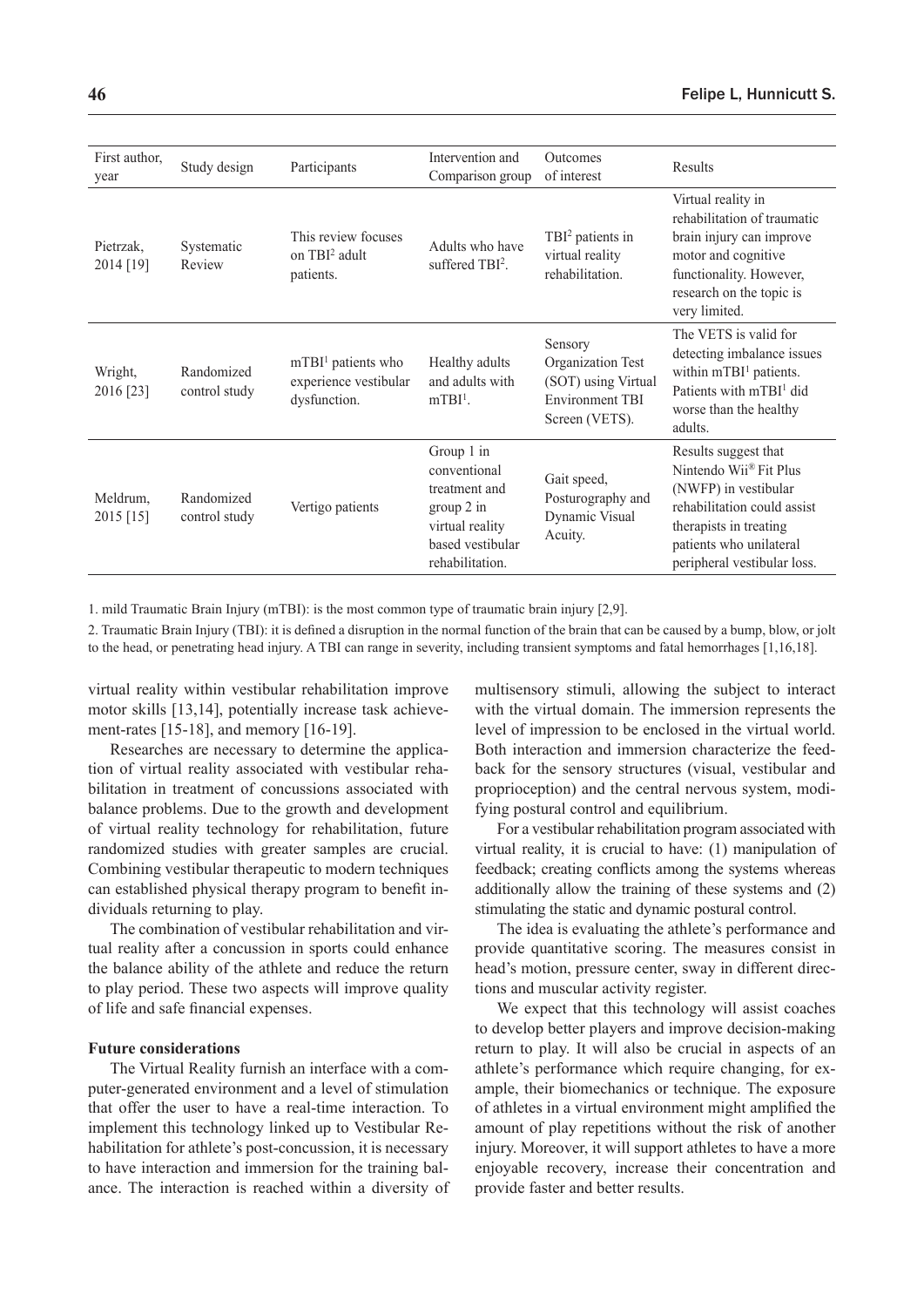## Conclusion

No data was found applying vestibular rehabilitation and virtual reality in athletes with concussions. Current evidence for optimal prescription and efficacy of vestibular rehabilitation in subjects with vestibular disorder and concussion is limited.

Further high-level studies evaluating the effects of vestibular rehabilitation associated to virtual reality in athletes with concussion and balance dysfunction are indispensable to demonstrate the efficacy comparing results with and without this technology.

The conception of a virtual reality to stimulate equilibrium and be applied as a rehabilitation tool associated with vestibular exercises may allow athletes to a faster return to play after a concussion, better recover with enhance of balance skills and improvement in field.

#### **Funding**

This work was supported by McNair Scholars Program.

## **Conflicts of interest**

The authors declare no conflict of interest.

## References

- 1. Langlois JA, Rutland-Brown W, Wald MM. The epidemiology and impact of traumatic brain injury: A brief overview. J Head Trauma Rehabil. 2006 Sep-Oct; 21(5): 375-8.
- 2. Jotwani V, Harmon KG. Post-concussion syndrome in athletes. Curr Sports Med Rep. 2010 Jan-Feb; 9(1): 21-6.
- 3. Covassin T, Moran R, Wilhelm K. Concussion symptoms and neurocognitive performance of high school and college athletes who incur multiple concussions. Am J Sports Med. 2013 Dec; 41(12): 2885-9.
- 4. Guskiewicz KM. Postural stability assessment following concussion: One piece of the puzzle. Clin J Sport Med. 2001 Jul; 11(3): 182-9.
- 5. Lange B, Flynn S, Proffitt R, Chang CY, Rizzo AS. Development of an interactive game-based rehabilitation tool for dynamic balance training. Top Stroke Rehabil. 2010 Sep-Oct; 17(5): 345-52.
- 6. Quaglini S, Alloni A, Cattani B, Panzarasa S, Pistarini C. Computerized Cognitive Rehabilitation: Comparing Different Human-Computer Interactions. Stud Health Technol Inform. 2017 Oct 2; 245(1): 1374.
- 7. Kim WS, Lee K, Kim S, Cho S, Paik NJ. Transcranial direct current stimulation for the treatment of motor impairment following traumatic brain injury. J Neuroeng Rehabil. 2019 Jan 25; 16(1): 14.
- 8. Kim JH. Effects of a virtual reality video game exercise program on upper extremity function and daily living activities in stroke patients. J Phys Ther Sci. 2018 Dec; 30(12): 1408-11.
- 9. Gioia GA, Glang AE, Hooper SR, Brown BE. Building Statewide Infrastructure for the Academic Support of Students With Mild Traumatic Brain Injury. J Head Trauma Rehabil. 2016 Nov/Dec; 31(6): 397-406.
- 10. Alahmari KA, Sparto PJ, Marchetti GF, Redfern MS, Furman JM, Whitney, S.L. Comparison of virtual reality-based therapy with customized vestibular physical therapy for the treatment of vestibular disorders. IEEE Trans on Neural Syst Rehabil Eng. 2014 Mar; 22(2): 389-99.
- 11. Prasertsakul T, Kaimuk P, Chinjenpradit W, Limroongreungrat W, Charoensuk W. The effect of virtual reality-based balance training on motor learning and postural control in healthy adults: A randomized preliminary study. Biomed Eng Online. 2018 Sep 18; 17(1): 124.
- 12. Moher D, Shamseer L, Clarke M. Preferred reporting items for systematic review and meta-analysis protocols (PRISMA-P) 2015 statement. Syst Rev. 2015 Jan 1; 4: 1.
- 13. Faure C, Limballe A, Bideau B, Kulpa R. Virtual reality to assess and train team ball sports performance: A scoping review. J Sports Sci. 2020 Jan; 38(2): 192-205.
- 14. Wada Y, et al. Effects of repeated snowboard exercise in virtual reality with time lags of visual scene behind body rotation on head stability and subjective slalom run performance in healthy young subjects. Acta Oto-Laryngol. 2016 Nov; 136(11): 1121-24.
- 15. Meldrum D, et al. Effectiveness of conventional versus virtual reality–based balance exercises in vestibular rehabilitation for unilateral peripheral vestibular loss: Results of a randomized controlled trial. Arch Phys Med Rehabil. 2015 Jul; 96(7): 1319-28.
- 16. Sessoms PH, Gottshall KR, Collins JD, Markham AE, Service KA, BS Reini. Improvements in gait speed and weight shift of persons with traumatic brain injury and vestibular dysfunction using a virtual reality computer-assisted rehabilitation environment. Mil Med. 2015 Mar; 180(3 Suppl): 143-9.
- 17. Parker TM, Osternig LR, Donkelaar PV, Chou L. Balance control during gait in athletes and non-athletes following concussion. Med Eng Phys. 2008 Oct; 30(8): 959-67.
- 18. Maggio MG, et al. Cognitive rehabilitation in patients with traumatic brain injury: A narrative review on the emerging use of virtual reality. J Clin Neurosci. 2019 Mar: 61: 1-4.
- 19. Pietrzak E, Pullman S, Mcguire A. Using Virtual Reality and Videogames for Traumatic Brain Injury